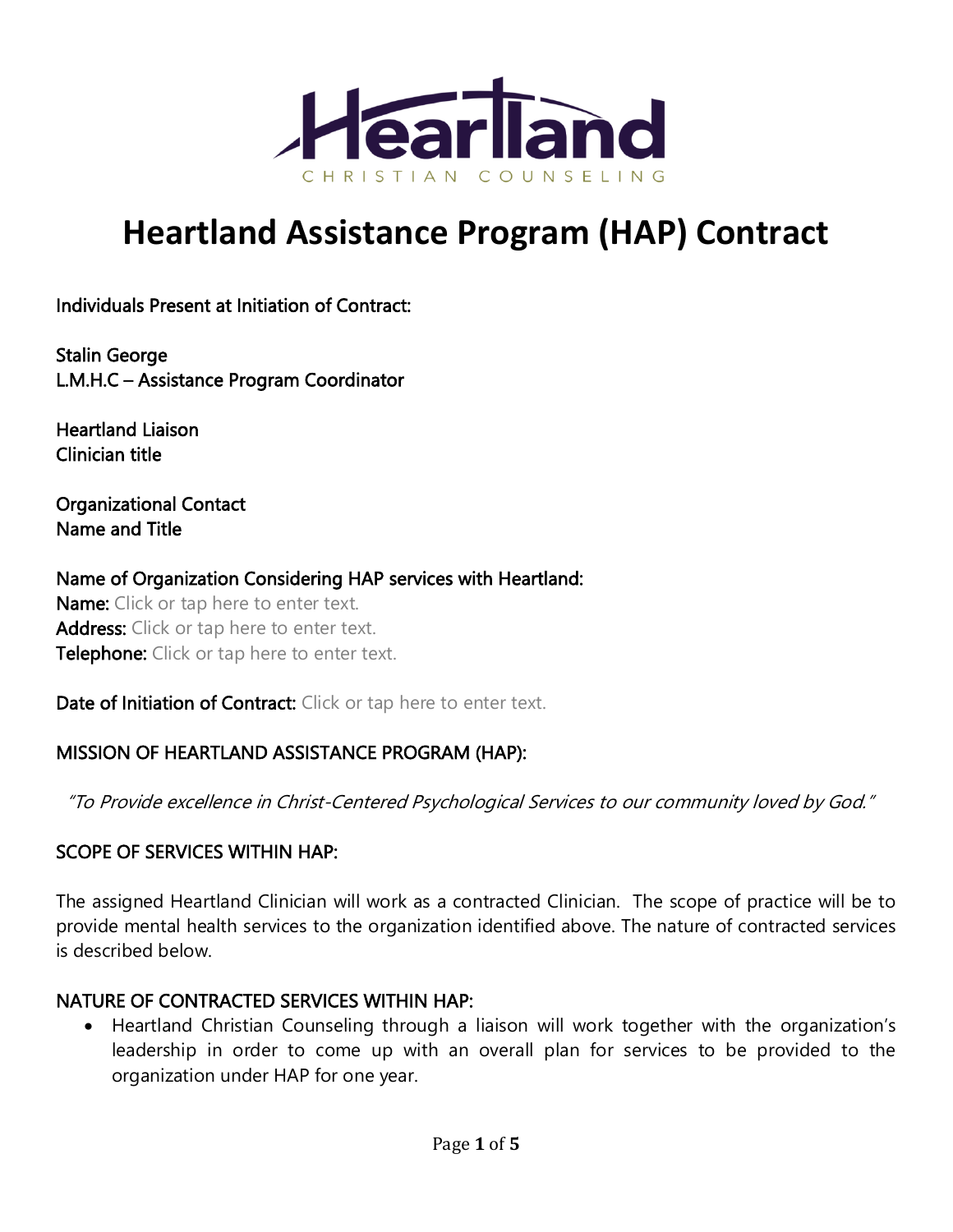- The Heartland Clinician will be available to participate in staff meetings either in person or via teleconference (Zoom or Phone). See pg. 3 for HAP Consultation Rates.
- In collaboration with the needs of the organization, the Heartland Clinician will research, develop and provide up to a maximum of 3 mental health presentations within the next 12 months.
- The Heartland Clinician will be available to provide expertise for one Mental Health Day. Examples include: A booth with information, a special morning class, a sermon in coordination with preaching leadership (in the case of a church for CAP), an afternoon or evening seminar on a specific topic.
- The Heartland Clinician will serve in establishing mental health counseling for any staff or church members. Mental health counseling will be provided at the Heartland Office and billed through the patient's insurance or at the HAP rate if insurance is not available. (See pg. 3 for HAP Counseling Rates)
- The Heartland Clinician and the organization leader are encouraged to explore other ways that Heartland can benefit the organization or church ministries.
- Therapist's current office availability is: Click or tap here to enter text.

# RECORD KEEPING, LIABILITY INSURANCE & CASELOAD MANAGEMENT

Heartland Christian Counseling will cover its own liability insurance. Heartland will also cover all its own administrative costs (i.e. furnishings, office supplies, technology needs, etc.). All confidential information (client files and information) will be safely stored on Heartland's own secure electronic clinical record, which the clinician will always oversee.

Therapist will continue with many of his or her own clients, who are currently counseling at the main Heartland Office. Therapist and other clinicians at Heartland Christian Counseling will have openings every month for the contracted organization at Heartland's office or by way of Telehealth as needs may arise. In these cases, Therapist and other Heartland Clinicians will work with the organization directly or in conjunction with staff to set up appointments and coordinate billing (most likely through those members' health insurance plans).

# STAFF COMMUNICATION & EMERGENCY ARRANGEMENTS:

Therapist will be introduced to the staff at a date yet to be determined in order to promote the emerging relationship between the organization and the mental health provider. The organization's leader and Clinician will discuss and establish regular consultation meeting times and the most effective means of communication with one another.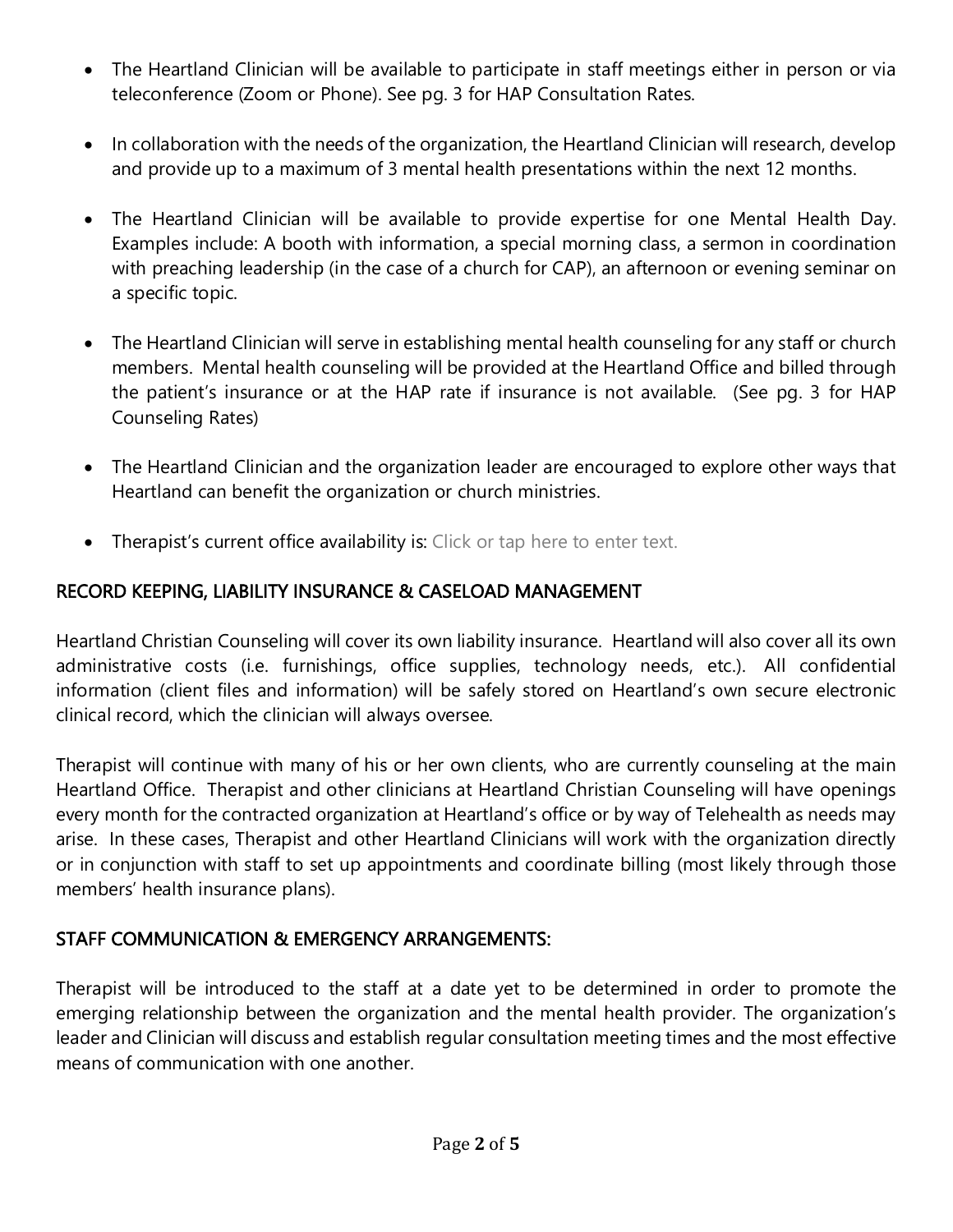In case of an emergency, Clinician will directly contact the organization at XXX-XXX-XXXX immediately with any questions or concerns that may arise related to the organization's space or safety concerns. Similarly the organization's contact can contact Clinician at the office (515) 331-0303 in Urbandale or (641) 628-9599 in Pella if an emergency arises.

#### **HAP FEE SCHEDULE:**

| Proposed Cost of Annual            | Under 500 members \$1,000.00 |
|------------------------------------|------------------------------|
| Heartland Assistance Program (HAP) | Over 500 members \$1,500.00  |

If the organization chooses to pay or offer a co-pay for some of the below services for members, those fees can be directly deducted by the \$1,000 fee (used as annual credit). All services provided by HCC under the HAP program are deducted from your Annual Membership Account. Once your membership account is exhausted (due to use of services), services will continue at HAP rates for the duration of the contractual term. Organizations are encouraged to track how funds are being used under the HAP benefit.

Direct Pay Rates for Mental Health Services WITH the HAP Benefit:

| 1 Hour Consultation or Counseling with          | \$100.00/ Hour                           |
|-------------------------------------------------|------------------------------------------|
| Mental Health or Therapist                      |                                          |
| 1 Hour Intake Interview for Individual, Couples | \$120.00/ Hour                           |
| or Family Therapy                               | (Includes Documentation & Treatment Plan |
|                                                 | Costs)                                   |

The rates listed above reflect a roughly 30-40% discount from the therapist's full fee. See below:

Hourly Rate for Mental Health Services WITHOUT HAP Benefit or Private Insurance

| Service                                            | <b>Billed Rates</b> |
|----------------------------------------------------|---------------------|
| 1 Hour Consultation or Counseling with             | \$150.00 - \$175.00 |
| Mental Health Therapist                            |                     |
| 1 Hour Intake Interview for Individual, Couples or | \$200.00 - \$250.00 |
| <b>Family Therapy</b>                              |                     |

## \*\* Be advised that all services provided by HCC under the HAP program are deducted from your Annual Membership Account as agreed upon by the organization. Once your membership account is exhausted (due to use of services), services will continue at HAP rates for the duration of the contractual term. Organizations are encouraged to track how funds are being used under the HAP benefit. \*\*

If the organization refers someone who has access to medical health insurance, however, it will most likely be more affordable to bill services through their insurance (this often involves a \$10-\$20 co-pay, due at time of service). If the individual does not have insurance coverage or would not prefer to use insurance, a discount from the organization may be a helpful option.

We find that clients are more likely to attend their counseling appointment if they are actively responsible in paying for a percentage of their own counseling (even under the reduced rate). Therefore,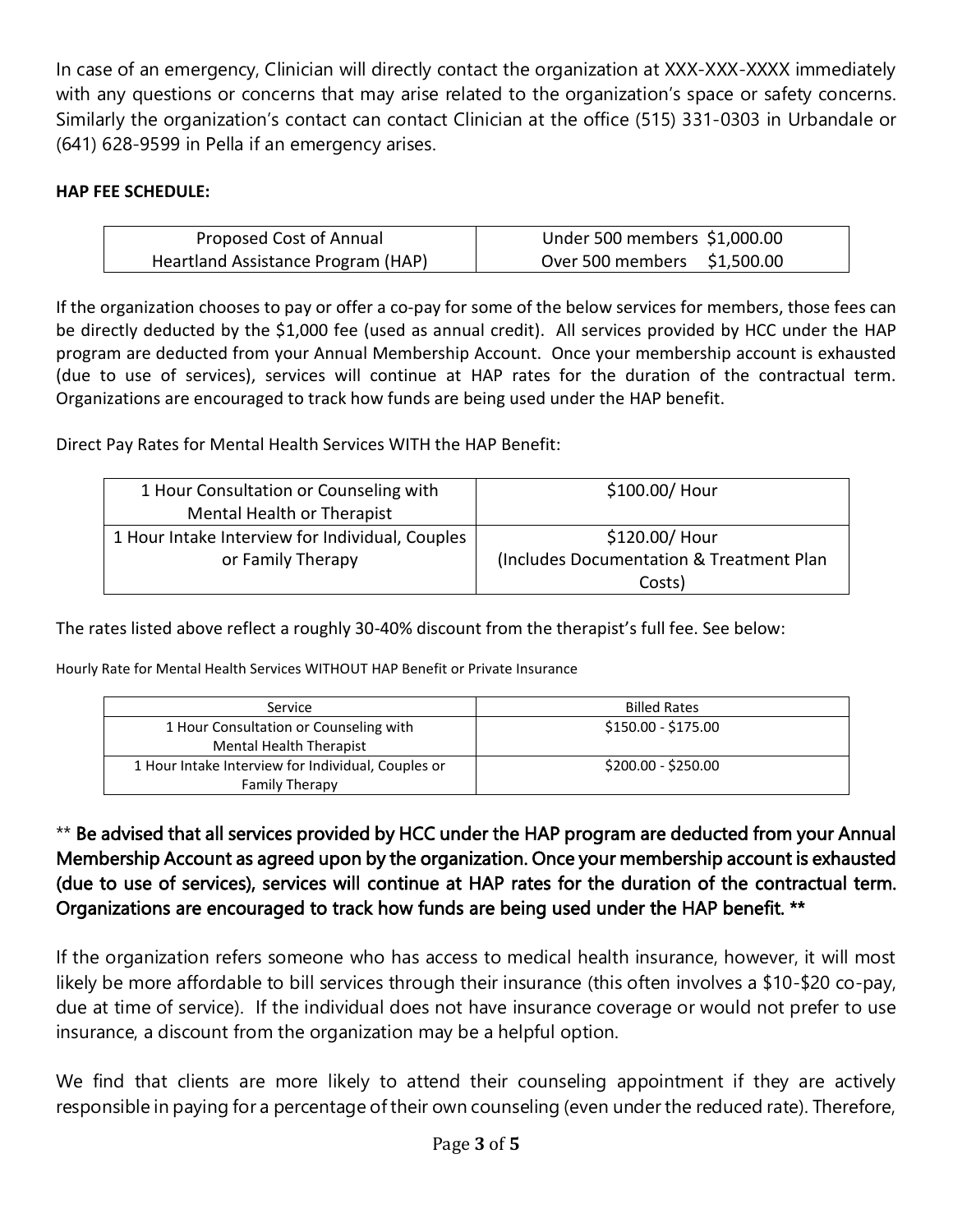we encourage organizations to tell their referred clients that they'll be responsible for a HAP co-pay. The organization is encouraging members to be responsible for \$30.00 per session unless another amount is determined to be appropriate and approved by organization contact and the organization.

## Confidentiality Statement:

Heartland Christian Counseling will strive to maintain the integrity of this Services Contract by maintaining and promoting confidentiality within the consultation and counseling setting. Heartland Christian Counseling will not disclose personal information of any client without that client's expressed written consent.

## Review and Termination of Contract:

Approximately six months from the initiation of this agreement, a review of this contract will take place between Heartland Christian Counseling and the organization. During this review, Heartland Christian Counseling and the organization will discuss how HAP is serving the needs of its referred clients. This contract will be reviewed, updated, and applied changes implemented for the rest of the year. At this time the organization may choose to discontinue services. Based on time spent by Heartland in conjunction with the organization, a partial refund may be appropriate.

During the review, the organization and/or Heartland Christian Counseling may terminate this contract, if for any reason one or both parties are not satisfied with the working relationship. Similarly, the contract may be terminated by both parties during an annual review or, if for some other reason, midyear circumstances arise that trigger the dissolution of the contract. Both parties will strive to communicate a two-month notification prior to the termination of this contract.

#### Independent Contractor Status:

In the performance of services by Heartland Christian Counseling under this agreement, the Therapist is always acting and performing as an independent contractor with respect to the contracted organization. Heartland Christian Counseling shall be entirely and solely responsible for its acts while engaged in the performance of or to transact business.

In addition, the contracted organization shall have no responsibility to pay any taxes on behalf of Heartland Christian Counseling or contribute to any pension plan, social security or other similar program on Heartland's behalf. Heartland Christian Counseling shall not be entitled to receive any benefits that are provided to employees of the contracted organization.

#### Indemnification:

HCC (Heartland Christian Counseling) and its Therapists shall indemnify and hold the organization from and against any and all liabilities, losses, damages, costs, or expenses, including but not limited to, reasonable attorney's fees and expenses incurred by the organization as a result of a breach of this agreement by HCC and its therapists, or any tortuous, unlawful or unauthorized acts or omissions by